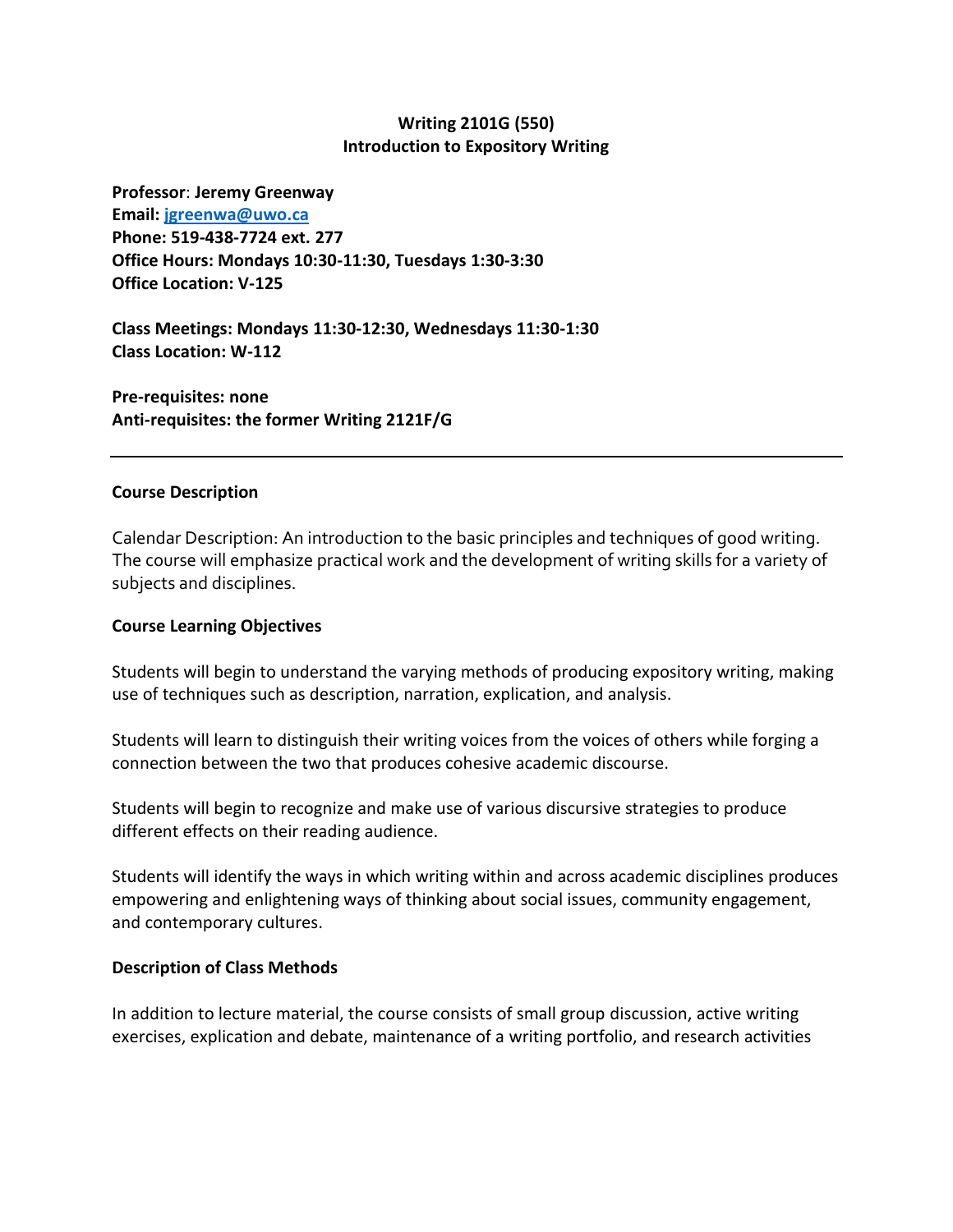# **Required Text** (available at the Western Bookstore)

Graff, Gerald, Cathy Birkenstein, and Russel Durst. *They Say, I Say: Moves that Matter in Academic Writing*. 4th ed. New York: Norton, 2015. SKU: 0393631672

All other required readings are available to you on our course's OWL site under the Resources tab.

# **Method of Evaluation**

| <b>Process Analysis</b>  | due on OWL January 27th             | 15% |
|--------------------------|-------------------------------------|-----|
| <b>Essay Proposal</b>    | due on OWL February 24th            | 10% |
| <b>Writing Portfolio</b> | due in class March 30 <sup>th</sup> | 30% |
| Research Essay           | due on OWL April 1st                | 25% |
| Explication              | ongoing, based on sign-up           | 10% |
| Participation            | ongoing                             | 10% |

# **Assignment Submission Notes**

- 1. You **must** submit assignments via the required channel (OWL or in class). I'm afraid am unable to accept assignments by email. The potential for disorganization is horrifying.
- 2. Your Writing Portfolio **must** be kept in a spiral-bound notebook or small binder. I am unable to accept loose pages. Unless you have accommodations to do otherwise, please complete all in-class writing by hand on regular-sized lined paper.
- 3. All Writing Portfolio work **must** be produced during class time, **with the exception of two at-home prompts that you may complete anytime and attach to your portfolio**. While I do not collect your Writing Portfolios until the end of the course, I expect you to make only minor revisions outside of class, not to produce new entries. For this reason, prompts for the Writing Portfolio are given only in class (except for the aforementioned at-home ones, which are available on OWL under Resources) and cannot be made up if you are absent.
- 4. The Explication exercise requires sign-up, which we will do in the first class. There are spots for 2-3 students present their explications in most weeks.

# **Note that there is no final exam in this course.**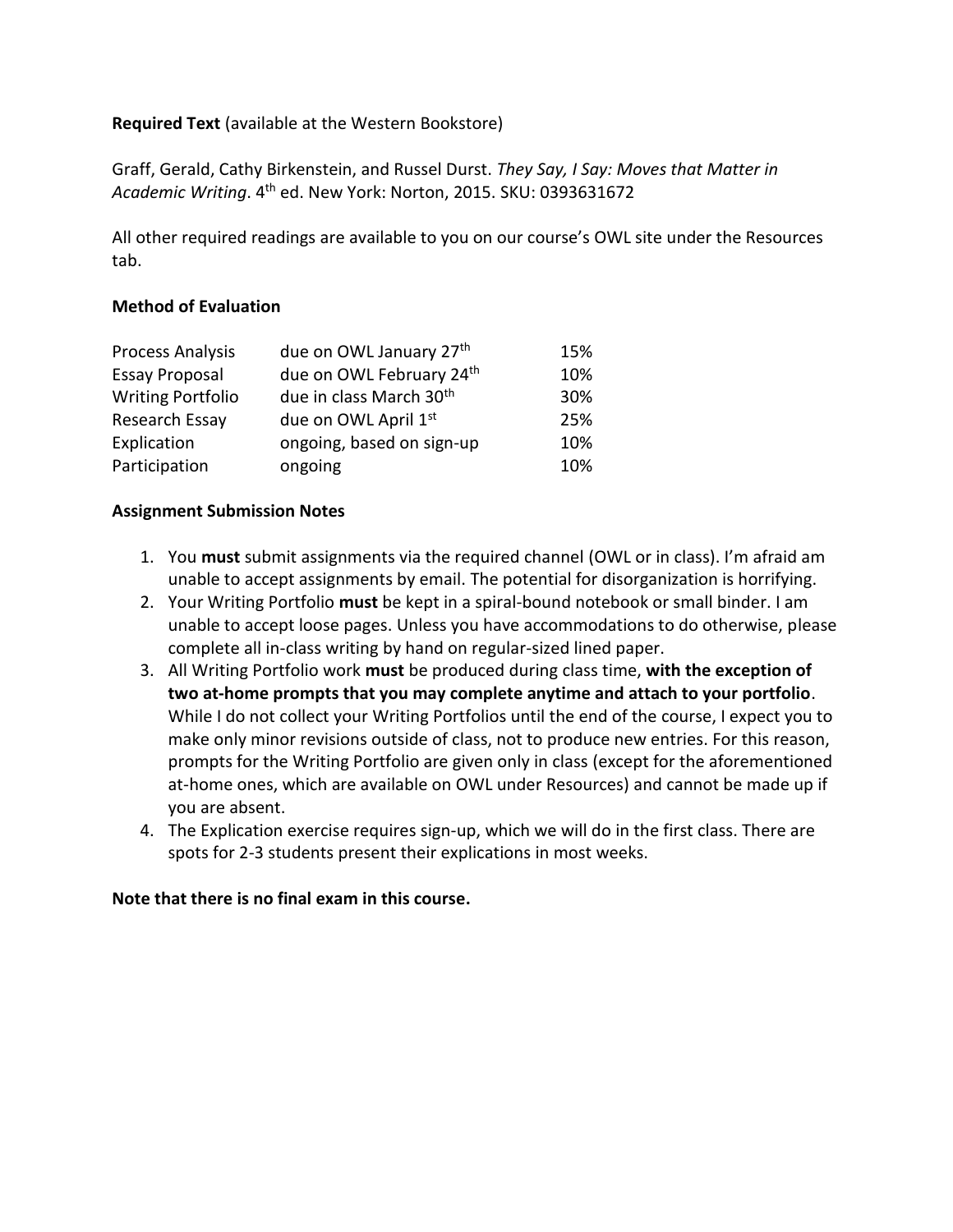**Schedule** (subject to change based on our specific needs and always upon group consensus)

| <b>Date</b> | Readings (please read ahead!)        | <b>Discussions/Explications</b>    |
|-------------|--------------------------------------|------------------------------------|
| Week 1      | Introduction and                     | <b>Writing Assessment Exercise</b> |
| Jan 6 & 8   | Housekeeping                         |                                    |
| Week 2      | TSIS Introduction & Ch. 1            | The Idea of University: Why are    |
| Jan 13 & 15 | <b>Starting with What Others Are</b> | you here?                          |
|             | <b>Saying</b>                        |                                    |
|             | Ungar's "The New Liberal Arts"       |                                    |
| Week 3      | TSIS Ch. 2                           | Generation gaps and the            |
| Jan 20 & 22 | The Art of Summarizing               | technological divide               |
|             | Wilson's "In Defence of the          |                                    |
|             | iGeneration"                         |                                    |
| Week 4      | TSIS Ch. 3                           | What's the relationship between    |
| Jan 27 & 29 | The Art of Quoting                   | knowledge and power?               |
|             | Carr's "Is Google Making Us          |                                    |
|             | Stupid?"                             |                                    |
| Week 5      | TSIS Ch. 4                           | What's the relationship between    |
| Feb 3 & 5   | <b>Three Ways to Respond</b>         | social media and social change?    |
|             | Gladwell's "Thy The Revolution       |                                    |
|             | Will Not Be Tweeted"                 |                                    |
| Week 6      | TSIS Ch. 5                           | (How) have apps changed our        |
| Feb 10 & 12 | Distinguishing What You Say          | writing?                           |
|             | from What They Say                   |                                    |
|             | Turkle, "No Need to Call"            |                                    |
|             | <b>READING WEEK</b>                  | <b>NO CLASS</b>                    |
| Feb 17 & 19 |                                      |                                    |
| Week 7      | TSIS Ch. 6                           | Is "healthy eating" a social or    |
| Feb 24 & 26 | <b>Planting a Naysayer in Your</b>   | personal responsibility?           |
|             | <b>Text</b>                          |                                    |
|             | Pollan's "Escape from the            |                                    |
|             | Western Diet"                        |                                    |
| Week 8      | TSIS Ch. 7                           | More food for thought: what is     |
| Mar 2 & 4   | <b>Saying Why it Matters</b>         | the relationship between eating    |
|             | Guthman, "Can't Stomach It"          | and writing?                       |
|             |                                      |                                    |
| Week 9      | TSIS Ch. 8                           | How do societies measure           |
| Mar 9 & 11  | <b>Connecting the Parts</b>          | success?                           |
|             | King's "The American Dream:          |                                    |
|             | Dead, Alive, or on Hold?"            |                                    |
|             | Kristof's "It's Now the              |                                    |
|             | Canadian Dream"                      |                                    |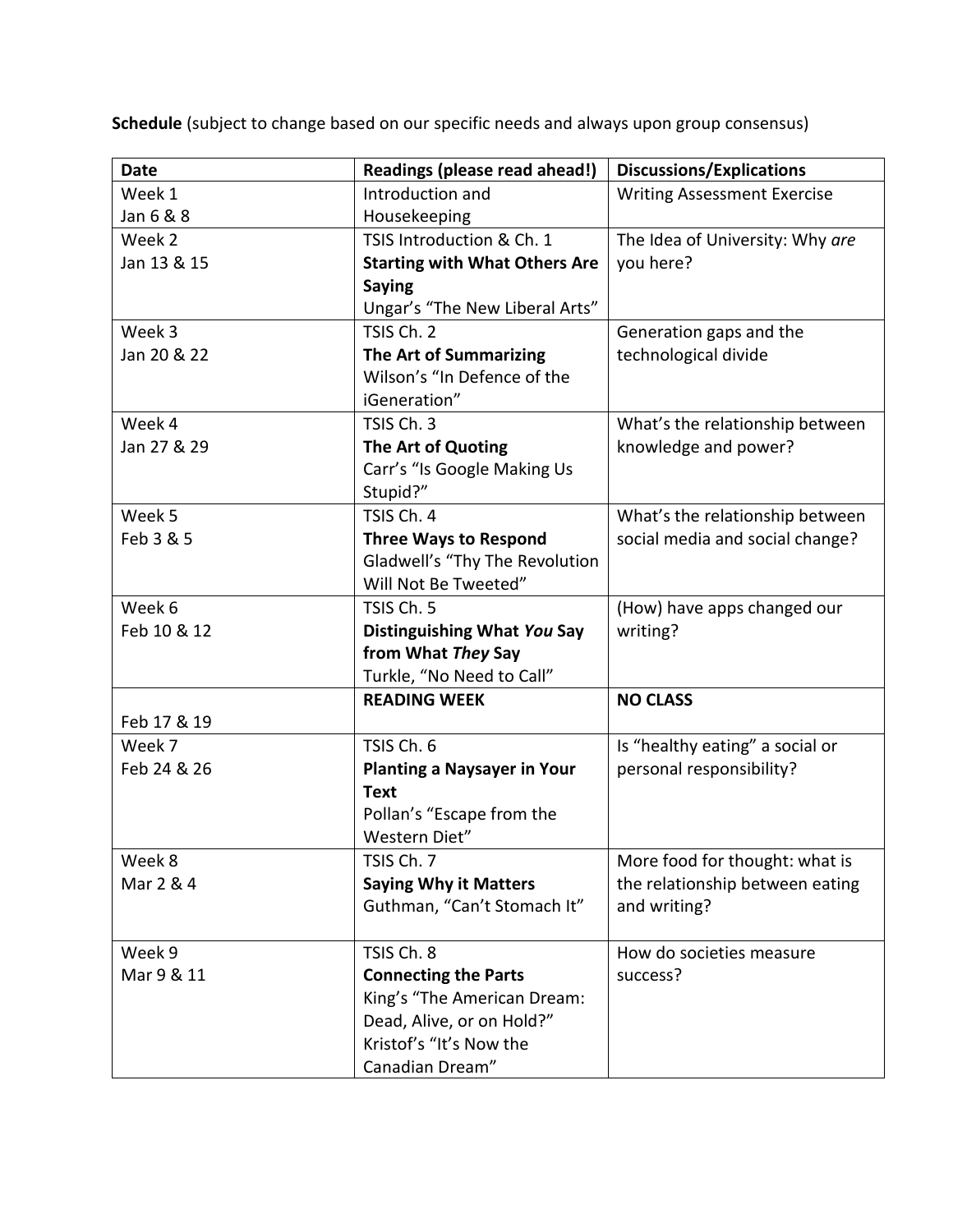| Week 10        | <b>TSIS Ch. 10</b>                      | Exploring the meta-world around |
|----------------|-----------------------------------------|---------------------------------|
| Mar 16 & 18    | The Art of Metacommentary               | us: what are examples of        |
|                | Wallace's "Consider the                 | metacommentary in popular       |
|                | Lobster"                                | culture?                        |
| Week 11        | TSIS Ch. 12 & Ch. 14                    | What are identities, and (how)  |
| Mar 23 & 25    | <b>Entering Class Discussions &amp;</b> | are they political?             |
|                | <b>Reading for the Conversation</b>     |                                 |
|                |                                         |                                 |
| Week 12        | Review/Catch-up                         | Writing Forward: what does that |
| Mar 30 & Apr 1 |                                         | mean?                           |

# **Special Instructions**

Since writing is a process and takes regular practice, please make every effort to attend all classes. Beyond the necessity of consistent attendance to achieve a satisfactory participation grade, the material you learn in class will benefit you in countless ways. Simply put, you cannot achieve a passing grade in the course by being absent. I promise I will make our class time worth your while. Attendance may be monitored.

# **Other than for reasons of academic accommodation, late assignments will be penalized by 5% per day (including weekends), to a maximum of seven days, at which point the assignment will not be graded.**

You are warmly welcome to meet with me outside of class during my office hours or at another mutually agreeable time. Please reserve email for general inquiries only. It's always more productive to discuss questions or concerns in person. I'm afraid that I cannot provide feedback on completed drafts of your work ahead of deadlines, but I'm more than happy to address specific questions you might have about your work. **Please use your UWO email address when writing to me**, as sometimes the spam filters will trap non-Western emails.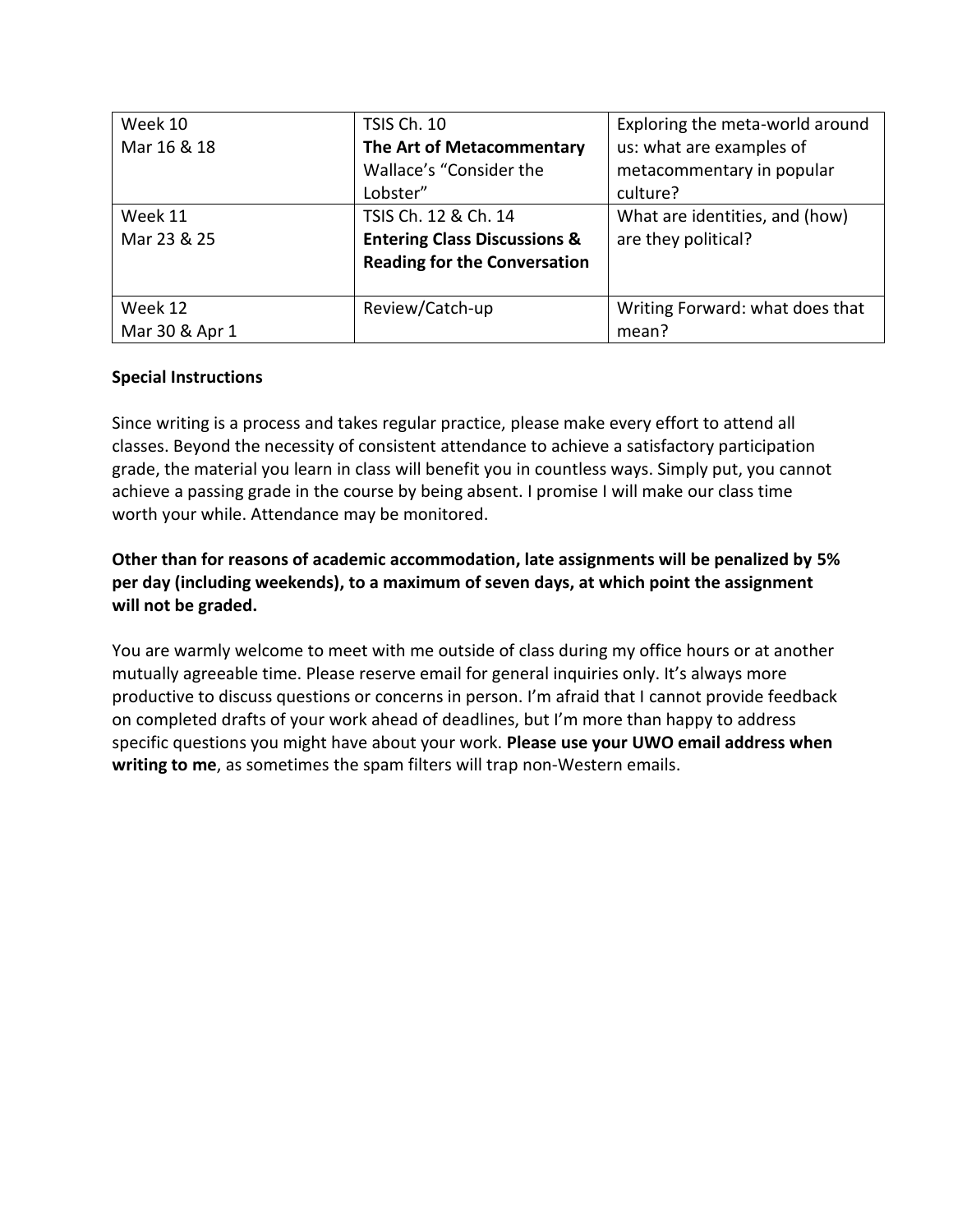

# **Appendix to Course Outlines: Academic Policies & Regulations 2019/2020**

#### **Prerequisite and Antirequisite Information**

Students are responsible for ensuring that they have successfully completed all course prerequisites and that they have not completed any course antirequisites. Unless you have either the requisites for this course or written special permission from your Dean to enrol in it without them, you may be removed from this course and it will be deleted from your record. If you enrol in this course despite having already taken an antirequisite you may be removed from this course and it will be deleted from your record. Removals for these reasons may not be appealed. You will receive no adjustment to your fees in the event that you are dropped from a course for failing to have the necessary prerequisites or for having already taken the antirequisites.

## **Conduct of Students in Classes, Lectures, and Seminars**

Membership in the community of Huron University College and Western University implies acceptance by every student of the principle of respect for the rights, responsibilities, dignity and well-being of others and a readiness to support an environment conducive to the intellectual and personal growth of all who study, work and live within it. Upon registration, students assume the responsibilities that such registration entails. The academic and social privileges granted to each student are conditional upon the fulfillment of these responsibilities.

In the classroom, students are expected to behave in a manner that supports the learning environment of others. Students can avoid any unnecessary disruption of the class by arriving in sufficient time to be seated and ready for the start of the class, by remaining silent while the professor is speaking or another student has the floor, and by taking care of personal needs prior to the start of class. If a student is late, or knows that he/she will have to leave class early, be courteous: sit in an aisle seat and enter and leave quietly.

Please see the Code of Student Conduct at: [www.huronuc.on.ca/sites/default/files/pdfs/Code%20of%20Student%20Conduct.pdf.](http://www.huronuc.on.ca/sites/default/files/pdfs/Code%20of%20Student%20Conduct.pdf)

#### **Technology**

It is not appropriate to use technology (such as, but not limited to, laptops, cell phones) in the classroom for non-classroom activities. Such activity is disruptive and is distracting to other students and to the instructor, and can inhibit learning. Students are expected to respect the classroom environment and to refrain from inappropriate use of technology and other electronic devices in class.

#### **Attendance Regulations for Examinations**

A student is entitled to be examined in courses in which registration is maintained, subject to the following limitations:

1) A student may be debarred from writing the final examination for failure to maintain satisfactory academic standing throughout the year.

2) Any student who, in the opinion of the instructor, is absent too frequently from class or laboratory periods in any course will be reported to the Dean of the Faculty offering the course (after due warning has been given). On the recommendation of the Department concerned, and with the permission of the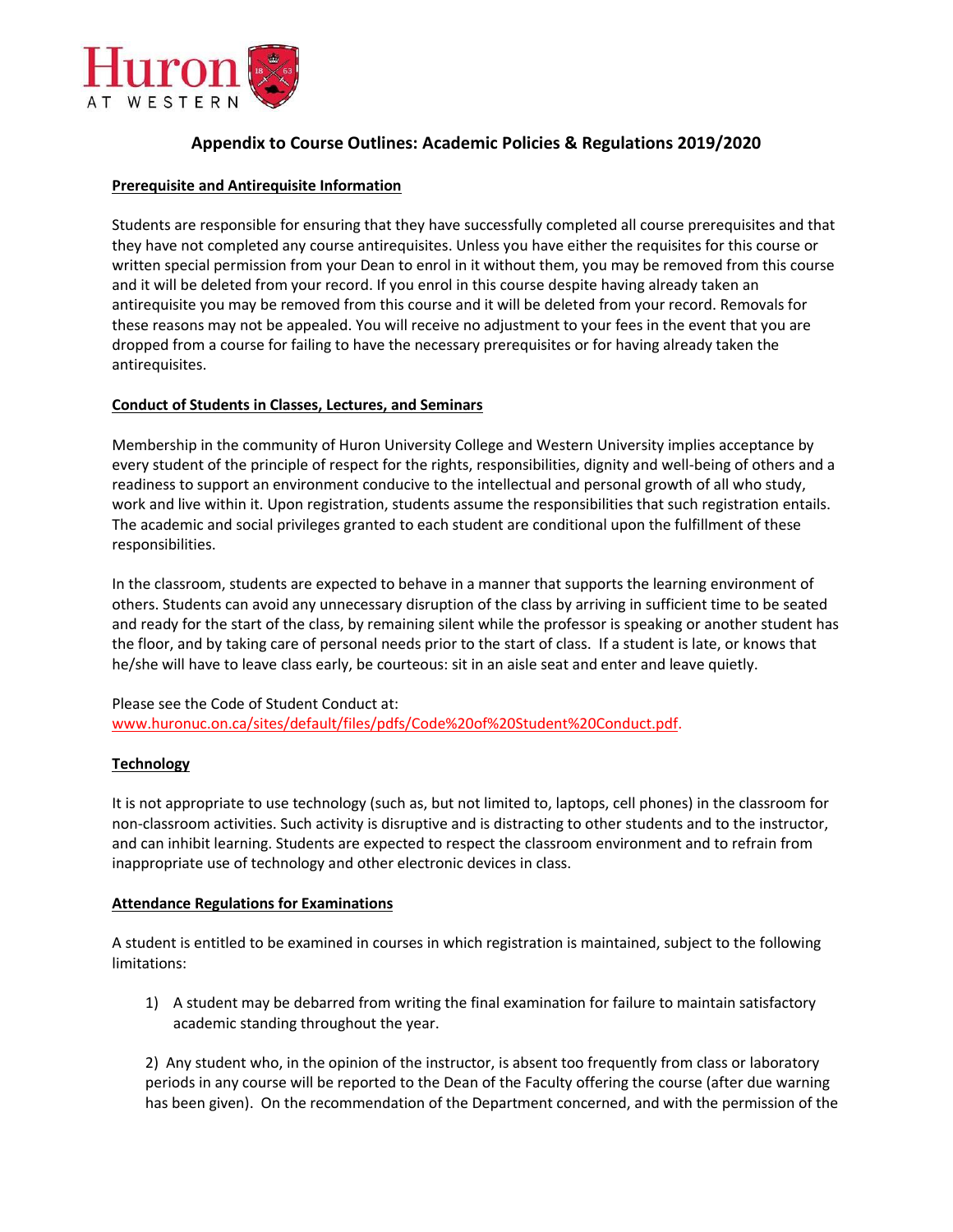Dean of that Faculty, the student will be debarred from taking the regular examination in the course. The Dean of the Faculty offering the course will communicate that decision to the Dean of the Faculty of registration.

Please see the policy on Attendance Regulations for Examinations here: [https://www.uwo.ca/univsec/pdf/academic\\_policies/exam/attendance.pdf.](https://www.uwo.ca/univsec/pdf/academic_policies/exam/attendance.pdf)

**Short Absences**: If you miss a class due to a minor illness or other problems, check your course outline for information regarding attendance requirements and make sure you are not missing a test or assignment. Cover any readings and arrange to borrow notes from a classmate. Contact the course instructor if you have any questions.

**Extended Absences**: If you have an extended absence, you should contact the course instructor and an Academic Advisor. Your course instructor and Academic Advisor can discuss ways for you to catch up on missed work and arrange academic accommodations, if appropriate and warranted.

It is important to note that the Academic Dean may refuse permission to write the final examination in a course if the student has failed to maintain satisfactory academic standing throughout the year or for too frequent absence from the class or laboratory.

## **Class Cancellations**

In the event of a cancellation of class, every effort will be made to post all relevant information on the OWL class site at: [https://owl.uwo.ca/portal,](https://owl.uwo.ca/portal) and on the Huron website at [www.huronuc.on.ca/about/accessibility](http://www.huronuc.on.ca/about/accessibility) .

#### **Academic Student Support Services**

For advice on course selections, degree requirements, and for assistance with requests for medical accommodation, students should email an Academic Advisor in Huron's Student Support Services at [huronsss@uwo.ca.](mailto:huronsss@uwo.ca) An outline of the range of services offered is found on the Huron website at: <https://huronatwestern.ca/academic-advising> .

Department Chairs, Program Directors and Coordinators are also able to answer questions about individual programs. Their contact information can be found on the Huron website at: <https://huronatwestern.ca/student-life-campus/art-social-science> and at <https://huronatwestern.ca/student-life-campus/management-and-organizational-studies> .

#### **Adding / Dropping Courses**

If you think that you are too far behind to catch up or that your work load is not manageable, you should consult your Academic Advisor. If you consider reducing your workload by dropping one or more courses, this must be done by the appropriate deadlines. Please refer to the Huron website, <https://huronatwestern.ca/academic-advising> or review the list of official Sessional Dates on the Academic Calendar, available here: [http://www.westerncalendar.uwo.ca/SessionalDates.cfm.](http://www.westerncalendar.uwo.ca/SessionalDates.cfm)

You should consult with the course instructor and the Academic Advisor who can help you consider alternatives to dropping one or more courses. Note that dropping a course may affect OSAP and/or Scholarship/Bursary eligibility.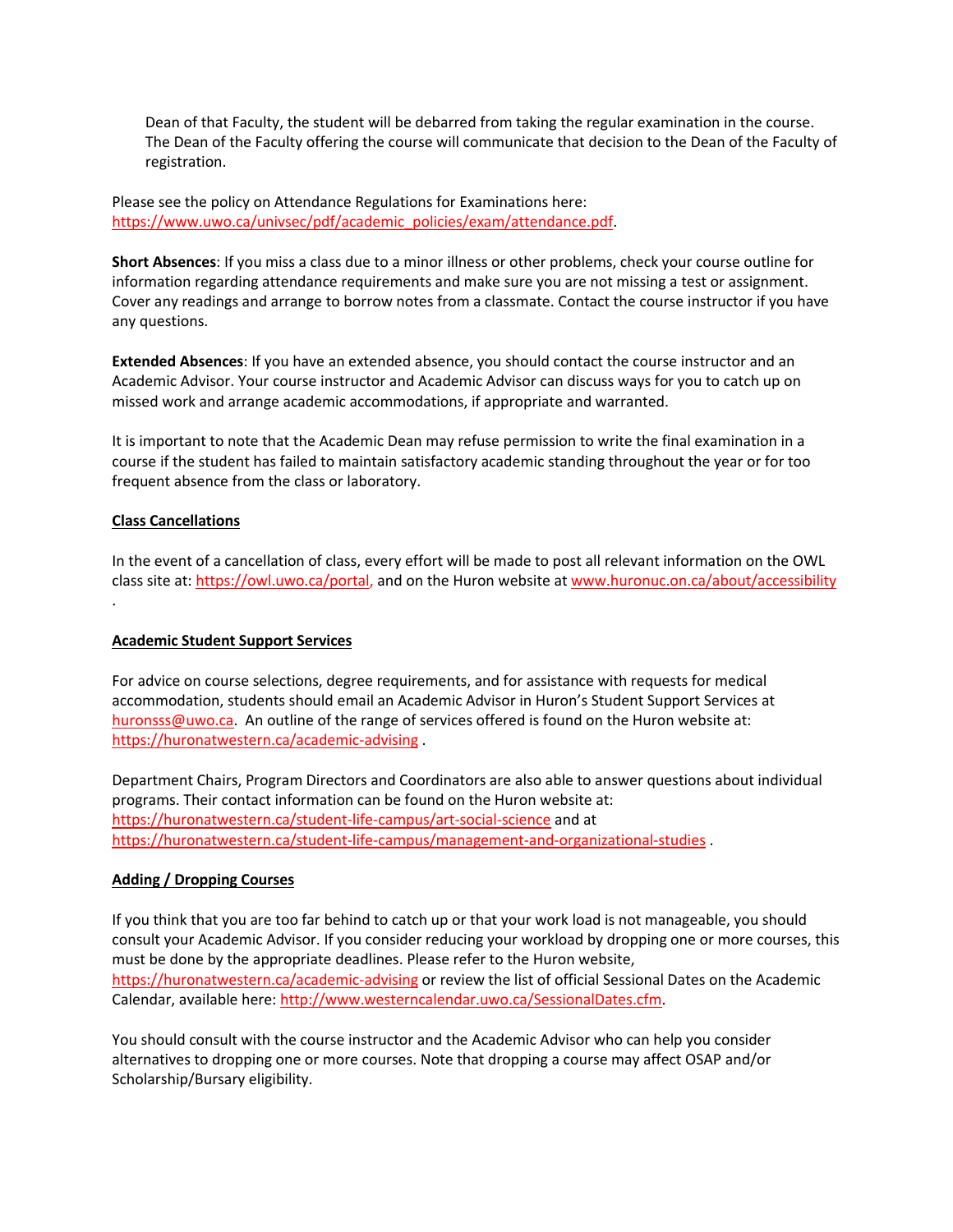## **Statement on Academic Integrity**

The International Centre for Academic Integrity defines academic integrity as "a commitment, even in the face of adversity, to five fundamental values: honesty, trust, fairness, respect, and responsibility. From these values flow principles of behaviour that enable academic communities to translate ideals to action." (CAI Fundamental Values Project, 1999).

A lack of academic integrity is indicated by such behaviours as the following:

- Cheating on tests;
- Fraudulent submissions online;
- Plagiarism in papers submitted (including failure to cite and piecing together unattributed sources);
- Unauthorized resubmission of course work to a different course;
- Helping someone else cheat;
- Unauthorized collaboration;
- Fabrication of results or sources;
- Purchasing work and representing it as one's own.

## **Academic Integrity: Importance and Impact**

Being at university means engaging with a variety of communities in the pursuit and sharing of knowledge and understanding in ways that are clear, respectful, efficient, and productive. University communities have established norms of academic integrity to ensure responsible, honest, and ethical behavior in the academic work of the university, which is best done when sources of ideas are properly and fully acknowledged and when responsibility for ideas is fully and accurately represented.

In the academic sphere, unacknowledged use of another's work or ideas is not only an offence against the community of scholars and an obstacle to academic productivity. It may also be understood as fraud and may constitute an infringement of legal copyright.

A university is a place for fulfilling one's potential and challenging oneself, and this means rising to challenges rather than finding ways around them. The achievements in an individual's university studies can only be fairly evaluated quantitatively through true and honest representation of the actual learning done by the student. Equity in assessment for all students is ensured through fair representation of the efforts by each.

Acting with integrity at university constitutes a good set of practices for maintaining integrity in later life. Offences against academic integrity are therefore taken very seriously as part of the university's work in preparing students to serve, lead, and innovate in the world at large.

A university degree is a significant investment of an individual's, and the public's, time, energies, and resources in the future, and habits of academic integrity protect that investment by preserving the university's reputation and ensuring public confidence in higher education.

**Students found guilty of plagiarism will suffer consequences ranging from a grade reduction to failure in the course to expulsion from the university. In addition, a formal letter documenting the offence will be filed in the Dean's Office, and this record of the offence will be retained in the Dean's Office for the duration of the student's academic career at Huron University College.**

#### **Statement on Academic Offences**

Scholastic offences are taken seriously and students are directed to read the appropriate policy, specifically, the definition of what constitutes a Scholastic Offence, as per the Academic Calendar: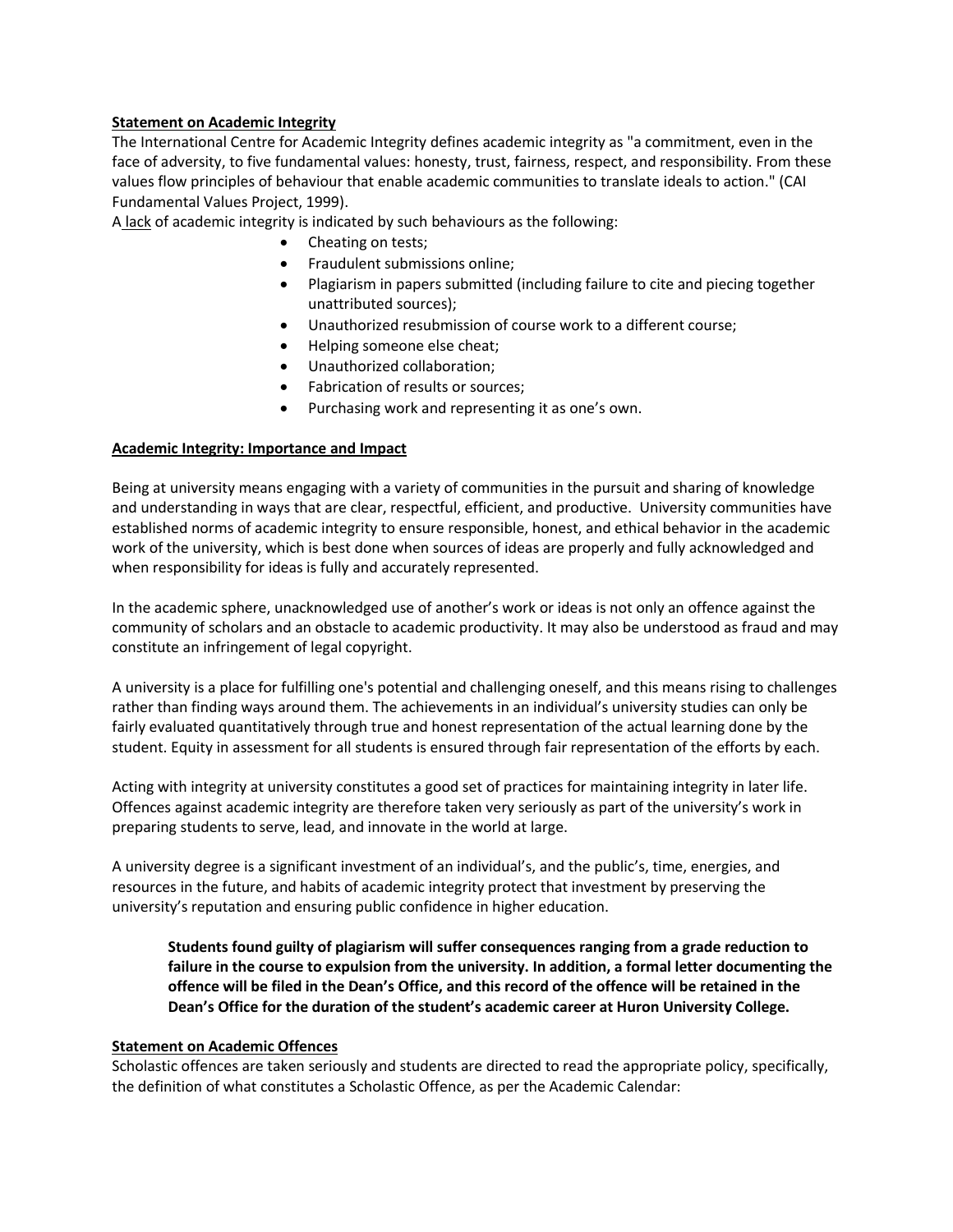[http://www.westerncalendar.uwo.ca/PolicyPages.cfm?PolicyCategoryID=1&Command=showCategory&Selec](http://www.westerncalendar.uwo.ca/PolicyPages.cfm?PolicyCategoryID=1&Command=showCategory&SelectedCalendar=Live&ArchiveID=#SubHeading_189) [tedCalendar=Live&ArchiveID=#SubHeading\\_189](http://www.westerncalendar.uwo.ca/PolicyPages.cfm?PolicyCategoryID=1&Command=showCategory&SelectedCalendar=Live&ArchiveID=#SubHeading_189).

## **Turnitin.com**

All required papers may be subject to submission for textual similarity review to the commercial plagiarism detection software under license to the University for a detection of plagiarism. All papers submitted for such checking will be included as source documents in the reference database for the purpose of detecting plagiarism of papers subsequently submitted to the system. Use of the service is subject to the licensing agreement, currently between Western University and Turnitin.com.

#### **Computer-Marked Tests/exams**

Computer-marked multiple-choice tests and/or exams may be subject to submission for similarity review by software that will check for unusual coincidences in answer patterns that may indicate cheating.

## **Clickers**

Personal Response Systems ("clickers") may be used in some classes. If clickers are to be used in a class, it is the responsibility of the student to ensure that the device is activated and functional. Students must see their instructor if they have any concerns about whether the clicker is malfunctioning. Students must use only their own clicker. If clicker records are used to compute a portion of the course grade:

- the use of somebody else's clicker in class constitutes a scholastic offence
- the possession of a clicker belonging to another student will be interpreted as an attempt to commit a scholastic offence.

#### **Policy on "Special" Accommodation**

Students who require **special** accommodation for tests and/or other course components must make the appropriate arrangements with the Student Development Centre (SDC). Further details concerning policies and procedures may be found at:<http://www.sdc.uwo.ca/ssd/index.html>.

#### **Academic Consideration for Missed Work**

Students who are seeking academic consideration for missed work during the semester may submit a selfreported absence form online provided that the absence is 48 hours or less and the other conditions specified in the Senate policy at

[https://www.uwo.ca/univsec/pdf/academic\\_policies/appeals/Academic\\_Consideration\\_for\\_absences.pdf](https://www.uwo.ca/univsec/pdf/academic_policies/appeals/Academic_Consideration_for_absences.pdf) are met.

Students whose absences are expected to last longer than 48 hours, or where the other conditions detailed in the policy are not met (e.g., work is worth more than 30% of the final grade, the student has already used 2 self-reported absences, the absence is during the final exam period), may receive academic consideration by submitting a Student Medical Certificate (for illness) or other appropriate documentation (for compassionate grounds). The Student Medical Certificate is available online at [https://www.uwo.ca/univsec/pdf/academic\\_policies/appeals/medicalform.pdf](https://www.uwo.ca/univsec/pdf/academic_policies/appeals/medicalform.pdf) .

All students pursuing academic consideration, regardless of type, must contact their instructors no less than 24 hours following the end of the period of absence to clarify how they will be expected to fulfill the academic responsibilities missed during their absence. **Students are reminded that they should consider carefully the implications of postponing tests or midterm exams or delaying submission of work, and are encouraged to make appropriate decisions based on their specific circumstances.**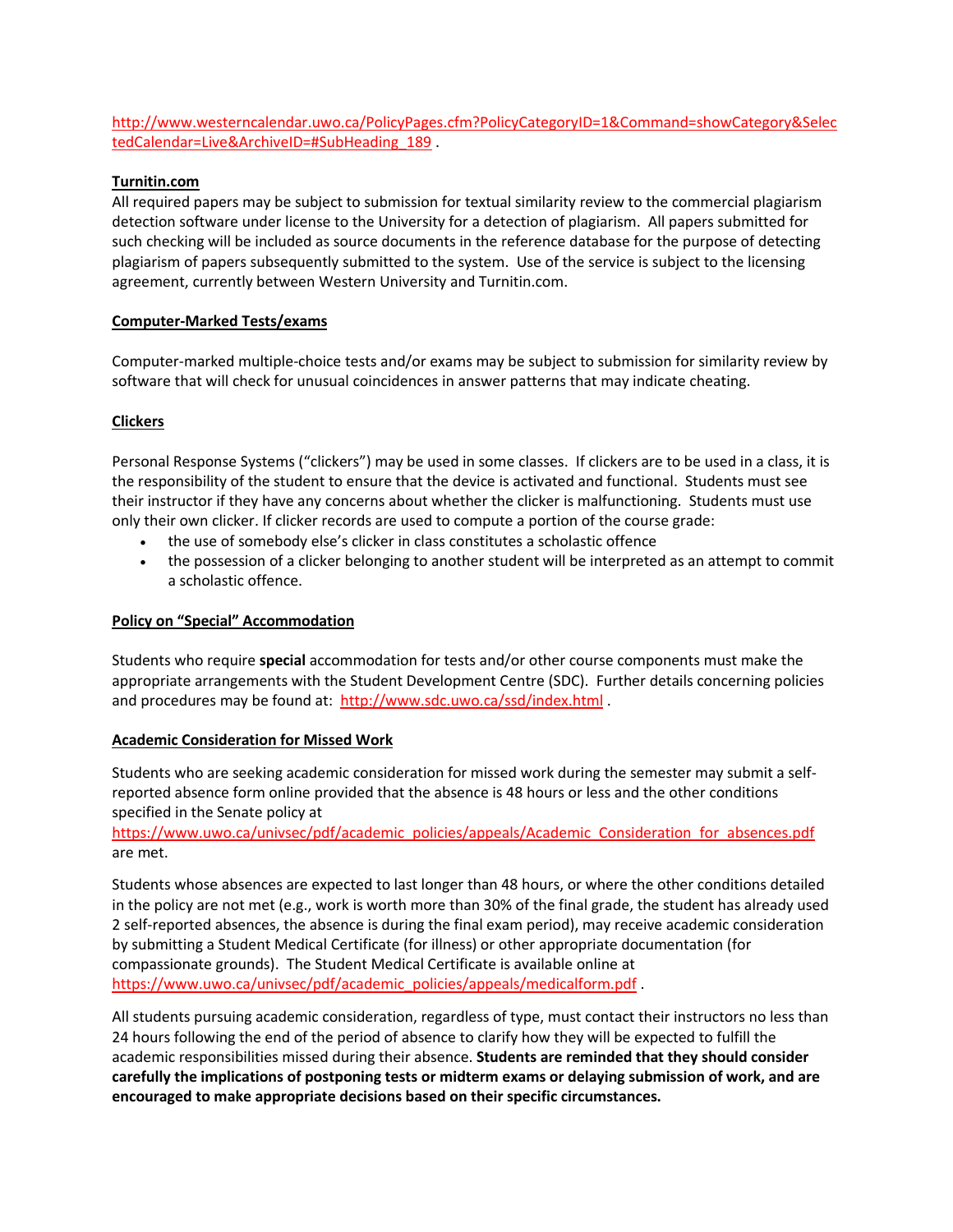Students who have conditions for which academic accommodation is appropriate, such as disabilities or ongoing or chronic health conditions, should work with Accessible Education Services to determine appropriate forms of accommodation.

#### **Requests for Academic Consideration Using the Self-Reported Absence Form**

Students who experience an unexpected illness or injury or an extenuating circumstance (48 hours or less) that is sufficiently severe to temporarily render them unable to meet academic requirements (e.g., attending lectures or labs, writing tests or midterm exams, completing and submitting assignments, participating in presentations) should self-declare using the online Self-Reported Absence portal. This option should be used in situations where the student expects to resume academic responsibilities within 48 hours or less.

The following conditions are in place for self-reporting of medical or extenuating circumstances:

**a**. students will be allowed **a maximum of two self-reported absences** between September and April and one self-reported absence between May and August;

**b**. any absences in excess of the number designated in clause a above, regardless of duration, will require students to present a **Student Medical Certificate (SMC**), signed by a licensed medical or mental health practitioner, detailing the duration and severity of illness, or appropriate documentation supporting extenuating circumstances to the Academic Counselling unit in their Faculty of registration no later than two business days after the date specified for resuming responsibilities. Please see section 4 below for more details.

**c.** The duration of the excused absence will be for a maximum of 48 hours from the time the Self-Reported Absence form is completed through the online portal, or from 8:30 am the following morning if the form is submitted after 4:30 pm;

**d.** The duration of the excused absence will terminate prior to the end of the 48 hour period should the student undertake significant academic responsibilities (write a test, submit a paper) during that time;

**e.** The duration of an excused absence will terminate at 8:30 am on the day following the last day of classes each semester regardless of how many days of absence have elapsed;

**f.** Self-reported absences will not be allowed for scheduled final examinations; for midterm examinations scheduled during the December examination period; or for final lab examinations scheduled during the final week of term;

**g.** Self-reporting **may not be used** for assessments (e.g. midterm exams, tests, reports, presentations, or essays) worth more than 30% of any given course.

**h.** students must be in touch with their instructors **no later than 24 hours after the end of the period covered by the Self-Reported Absence form**, to clarify how they will be expected to fulfil the academic expectations they may have missed during the absence.

**Policy on "Academic" Accommodation - Medical / Non-Medical Grounds (if absence is not self-reported)**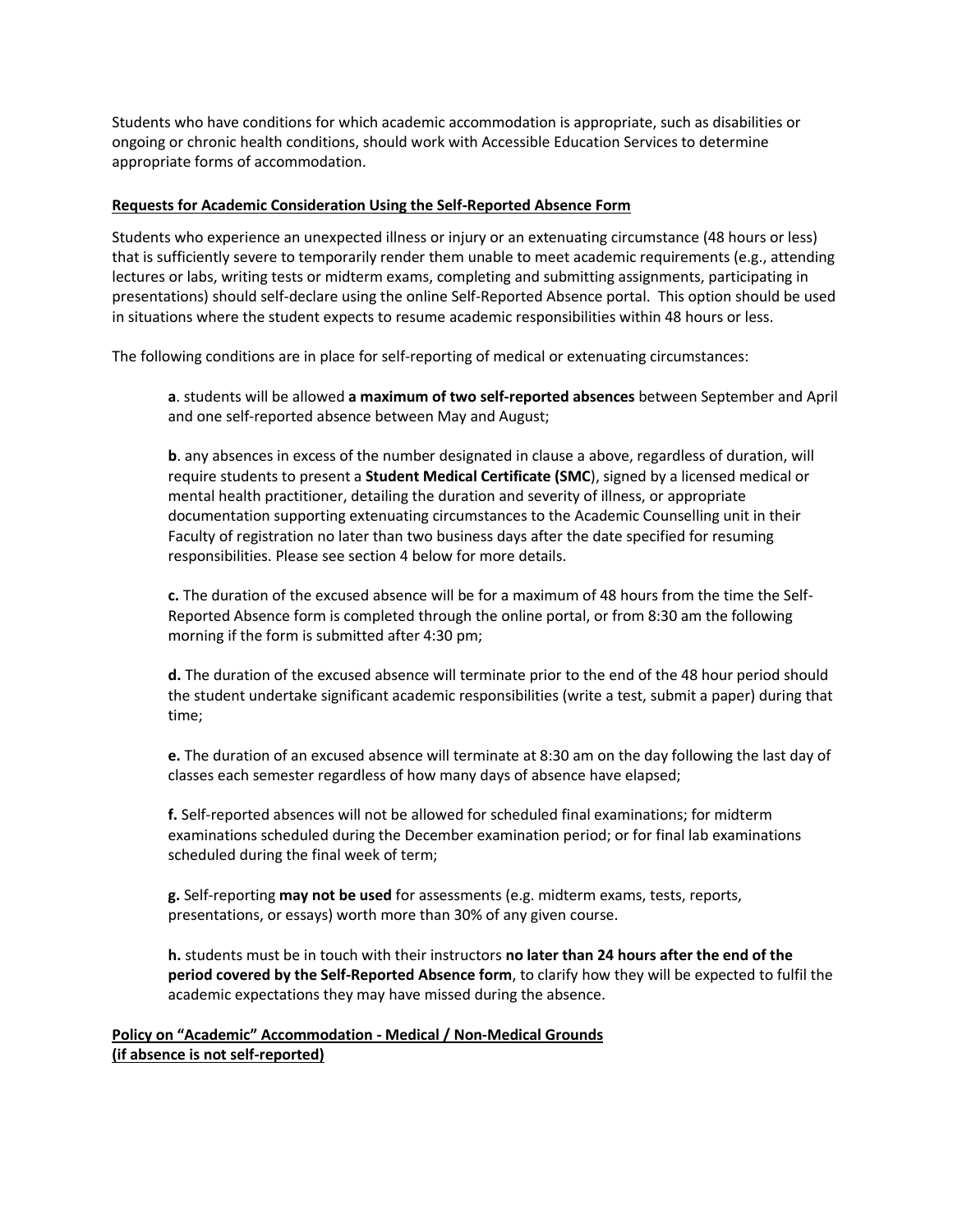# **(a) Medical Grounds for assignments** *worth 10% or more of final grade***: Go directly to Huron Support Services/ Academic Advising, or email [huronsss@uwo.ca](mailto:huronsss@uwo.ca)** .

## University Senate policy, which can be found at,

[https://www.uwo.ca/univsec/pdf/academic\\_policies/appeals/accommodation\\_medical.pdf](https://www.uwo.ca/univsec/pdf/academic_policies/appeals/accommodation_medical.pdf), requires that all student requests for accommodation on medical grounds for assignments worth 10% or more of the final grade be made directly to the academic advising office of the home faculty (for Huron students, the "home faculty" is Huron), with supporting documentation in the form (minimally) of the Senate-approved Student Medical Certificate found at[: https://www.uwo.ca/univsec/pdf/academic\\_policies/appeals/medicalform.pdf](https://www.uwo.ca/univsec/pdf/academic_policies/appeals/medicalform.pdf) .

The documentation is submitted in confidence and will not be shown to instructors. The advisors will contact the instructor when the medical documentation is received, and will outline the severity and duration of the medical challenge as expressed on the Student Medical Certificate and in any other supporting documentation. The student will be informed that the instructor has been notified of the presence of medical documentation, and will be instructed to work as quickly as possible with the instructor on an agreement for accommodation.

The instructor will not normally deny accommodation where appropriate medical documentation is in place and where the duration it describes aligns with the due date(s) of assignment(s). Before denying a request for accommodation on medical grounds, the instructor will consult with the Dean. The instructor's decision is appealable to the Dean.

## **(b) Accommodation on Medical Grounds for assignments worth** *less than 10%* **of final grade: Consult Instructor Directly**

When seeking accommodation on medical grounds for assignments worth less than 10% of the final course grade, the student should contact the instructor directly. The student need only share broad outlines of the medical situation. The instructor **may** require the student to submit documentation to the academic advisors, in which case she or he will advise the student and inform the academic advisors to expect documentation. The instructor may not collect medical documentation. The advisors will contact the instructor when the medical documentation is received, and will outline the severity and duration of the medical challenge as expressed on the Student Medical Certificate and in any other supporting documentation. The student will be informed that the instructor has been notified of the presence of medical documentation, and will be instructed to work as quickly as possible with the instructor on an agreement for accommodation.

The instructor will not normally deny accommodation where appropriate medical documentation is in place and where the duration it describes aligns with the due date(s) of assignment(s). Before denying a request for accommodation on medical grounds, the instructor will consult with the Dean. The instructor's decision is appealable to the Dean.

## **(c) Non-Medical Grounds: Consult your Instructor directly.**

Where the grounds for seeking accommodation are not medical, the student should contact the instructor directly. Late penalties may apply at the discretion of the instructor. Apart from the exception noted below, academic advisors will not be involved in the process of accommodation for non-medical reasons.

Where a student seeks accommodation on non-medical grounds where confidentiality is a concern, the student should approach an academic advisor with any documentation available. The advisors will contact the instructor after the student's request is received, and will outline the severity and duration of the challenge without breaching confidence. The student will be informed that the instructor has been notified